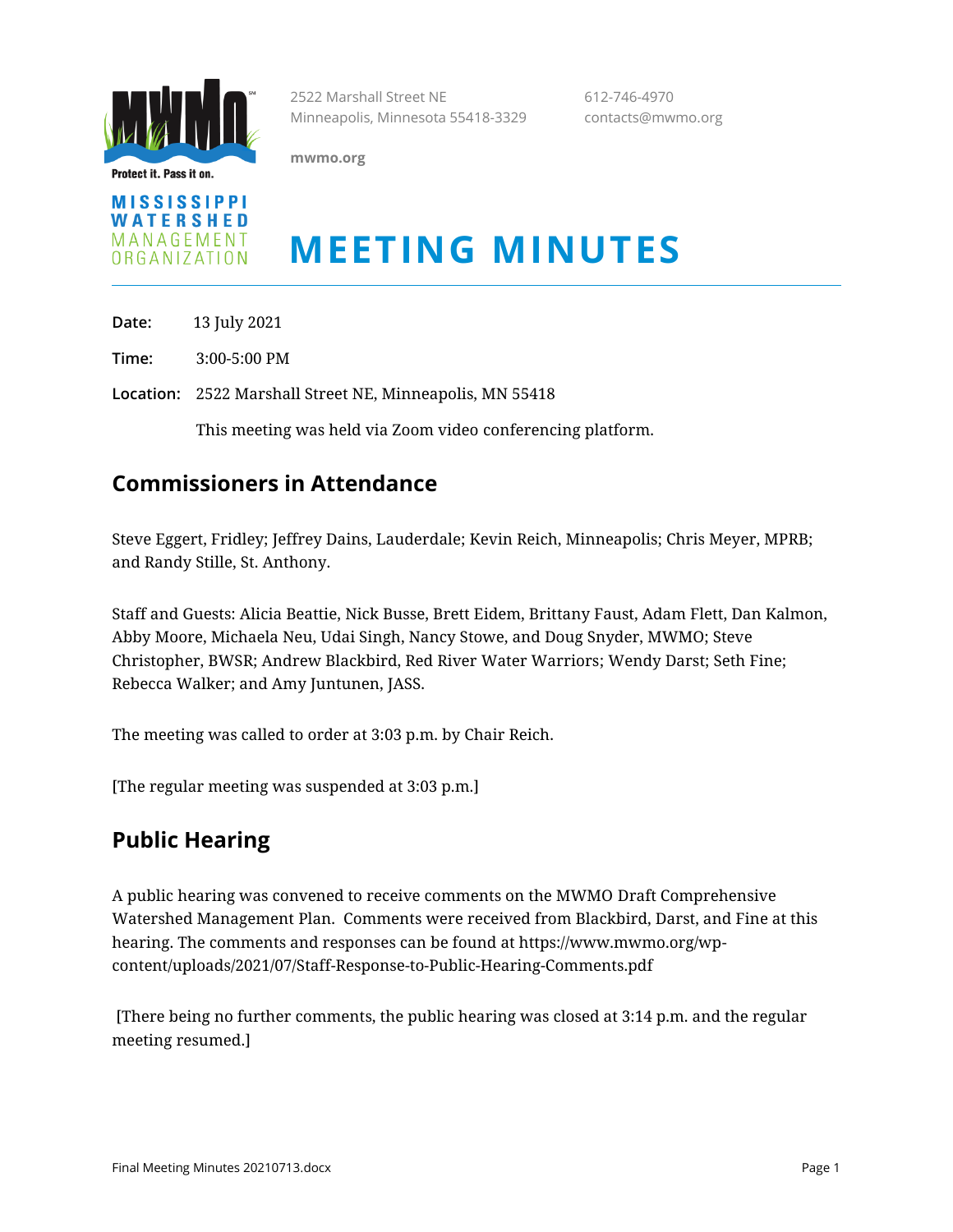# **Approval of Agenda and Minutes**

Motion to approve agenda by Dains, second by Eggert to approve the July 13, 2021. Motion carried unanimously.

## **Consent Agenda**

Motion by Reich, second by Dains to approve the Consent Agenda as presented. Motion carried unanimously.

# **Reports from Staff**

The 2022 budget forecast includes a 5%-7.5% increase (\$6,250,000-\$6,350,000). The Capital Improvement Projects (CIP) needs to be finalized to complete the budget forecast. The detailed budget will be presented at the September regular meeting. Construction costs for planned capital projects has increased.

MWMO Staff are working with Minneapolis on the Upper Harbor Terminal district stormwater system project. The project is currently in the 30% design phase. MWMO is mainly involved in coordination with Public Works, MPRB, and the development team on community engagement. Staff will attend Public Works regular meetings and focus groups in August. Community engagement will begin in the next week and continue through mid-October to gather ideas and concepts about additional features community members would like to see in the district stormwater system/habitat. After that, the project will move to the 60% design phase and include a second phase of community engagement that will focus more on the details of the district stormwater system and working with all partners at the design level to incorporate the ideas and concepts shared by the community and partners. A restorative Integrated Utility Hub (IUH) system is compatible with the volume of water coming through this site, but it is not currently part of the developer's land use planning. A feasibility study has been completed if the developer and/or city are interested in pursuing the IUH.

The Towerside district system is a forward-thinking, sustainable stormwater system that achieves MWMO goals for water quality and volume control with redevelopment of multiple adjacent parcels, creating a larger habitat patch. The system creates a public benefit through habitat and recycling of stormwater from multiple properties. The basin was installed in 2015-2016 and a new UV treatment system was recently completed on an adjacent MPRB park property for stormwater reuse treatment. The reuse system was brought online this spring and includes a remote monitoring system to limit staff on-site time. MWMO will provide the operations and maintenance for the first five years and will on-board the landowner for transition of maintenance. Staff is working with the landowners to fine tune the pump schedules and irrigation demand to ensure the system is not over-taxed. Three of four developments, as well as MPRB, are using the reuse water for irrigation of lawns and community gardens. There is one three-inch line for watering trucks as well. The system is working as intended. On 4th Street is a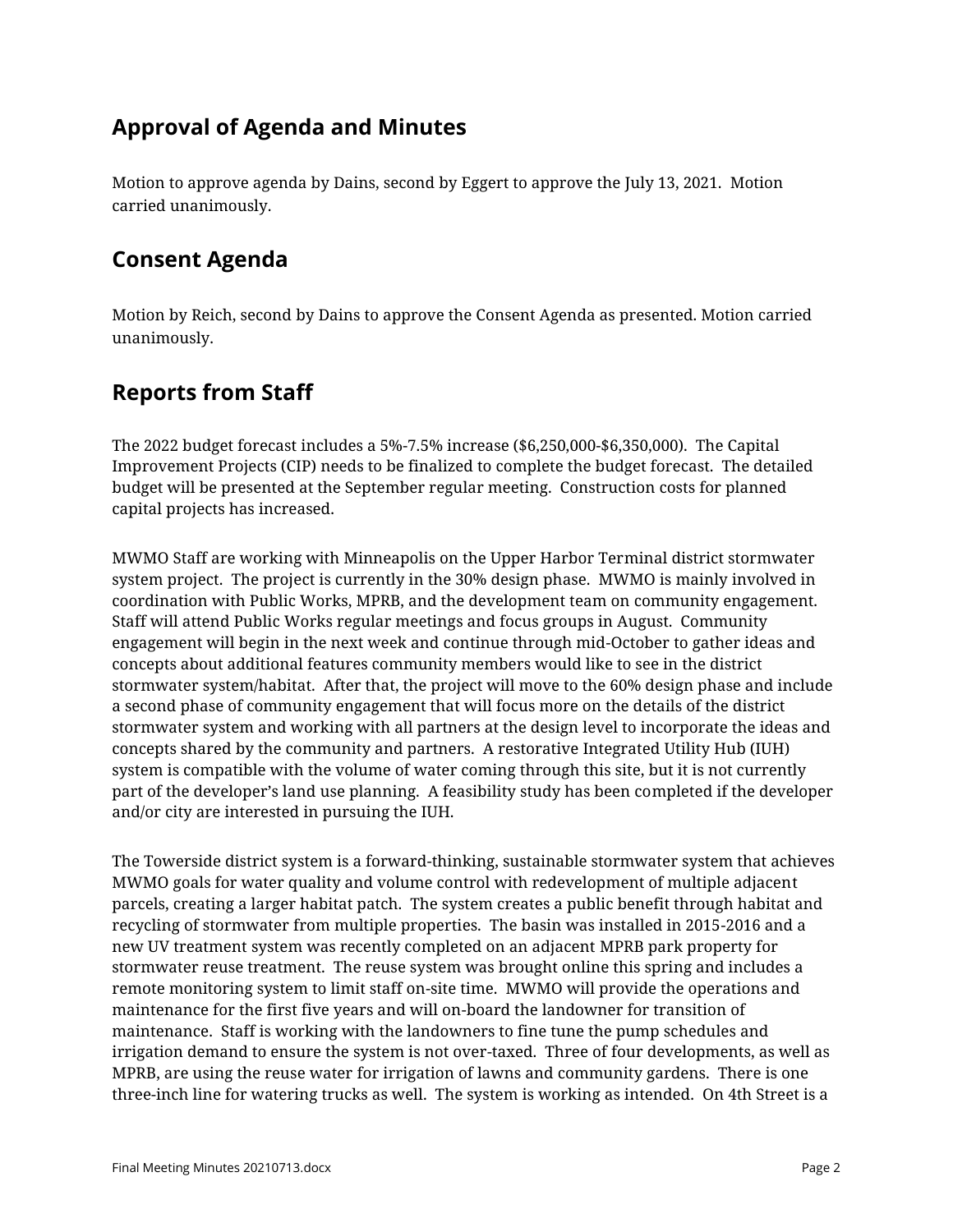five-block boulevard with a depressed stormwater collection planting that was installed in 2019. MWMO maintained the BMP through last year and is now working with one landowner to take over maintenance for weeding and watering the BMP. The reuse tank is providing 2,000-4,000 gallons of water per day to water the boulevard.

Staff is entering the final year for maintenance. The new contract for Towerside maintenance will likely be under \$20,000 and the landowners are already budgeting for taking on that cost. Documentation on maintenance will be provided to the landowners taking over maintenance responsibilities. MWMO will continue to monitor by gauge frequency and volume of overflows and the volume of water reused from the tank.

Rasmien Vang, a former Green Team member, has come on board as a water quality monitoring intern.

#### **General Business**

**Resolution 2021-029: MWMO/RCWD Boundary Change.** Rice Creek Watershed District (RCWD) is proposing a change to the MWMO/RCWD boundary within Anoka County that results in a small loss of land area for MWMO. This change would likely result in a very minor adjustment to the overall tax base. Staff has reviewed the proposed changes and recommends approval of the boundary change.

Motion by Eggert, second by Dains to approve Resolution 2021-029 as presented. Motion carried unanimously.

**Resolution 2021-030: Downtown East Capital Project: Greening program.** This project began as a street reconstruction project and will include voluntary green stormwater infrastructure (GSI), flood protection and sustainable landscaping in the urban core of the City of Minneapolis. This project will treat runoff from 4.3. acres that was previously untreated. The surface GSI will be very visible to the public and appear as a natural landscape, rather than plantings. This project will be maintained entirely by the city. Staff is recommending project partnership and funding not-to-exceed \$500,000 to support the installation of GSI.

Motion by Eggert, second by Dains to approve Resolution 2021-030 as presented. Motion carried unanimously.

**Resolution 2021-031: Juxtapostion Arts Campus Expansion.** This is a grant application for installation of a stormwater retention/reuse project, native habitat and educational opportunities as part of a \$12 million expansion project on the site. This project includes a tree vault system to treat the parking lot, a series of six tree planters along the public sidewalk on Emerson Avenue to collect runoff from the sidewalk, and a reuse cistern for irrigation. This project is above-andbeyond city requirements for stormwater management. Staff is recommending \$216,000 in capital project funding to support the installation of the stormwater and habitat features at the site.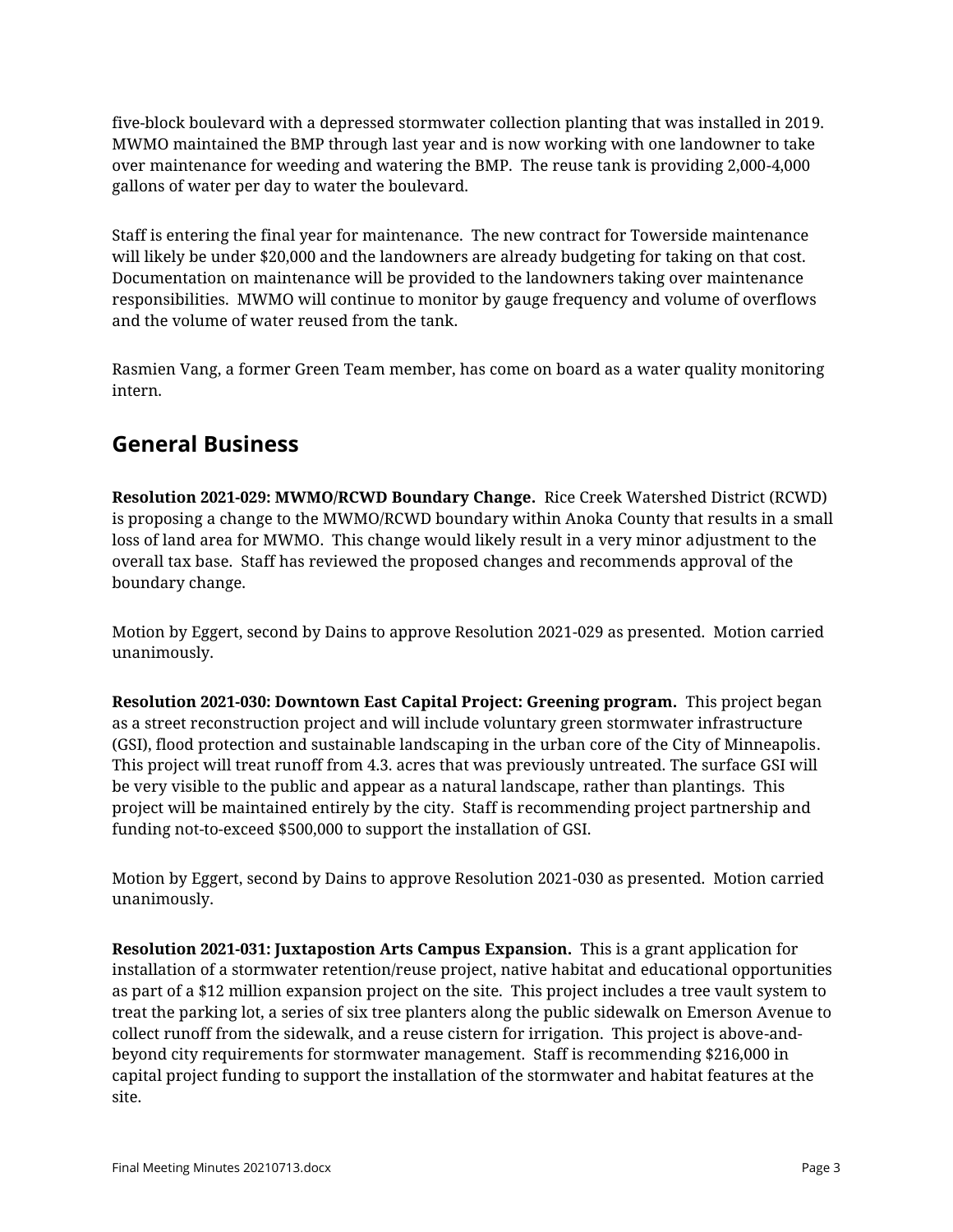Motion by Stille, second by Eggert to approve Resolution 2021-031 as presented. Motion carried unanimously.

**Resolution 2021-032: Stewardship Fund Planning Grants.** Three grant applications were received and invited to submit final applications. Two final applications were received. The first application is from Greater Minneapolis Community Connections applied for \$20,000 for a tired garden concept at several levels of the property. The second application is for \$19,250.01 from the North Loop Neighborhood Association (NLNA) for a community-led restoration at James Rice Park. This would develop a volunteer-centric Natural Resources Management Plan for 6.25 acres of the riverside areas at the park. Currently, much of these arears are dominated by buckthorn and other invasive vegetation. Planning Grant funding will support an FMR ecologist and staff time to develop the pan, grant management by NLNA, digital content creation, and outreach materials.

Motion by Eggert, second by Dains to approve Resolution 2021-032 as presented. Motion carried unanimously.

**Resolution 2021-033: Upper Harbor Terminal 60 percent Design.** The MWMO Watershed Management Plan includes \$11,000,000 in funding as part of the CIP schedule for potential projects at the UHT site. In 2019 MWMO committed \$169,260 for the 30% design of the district stormwater system at UHT. In May 2021, MWMO approved additional funding for Barr to complete the 30% design and initiate the community engagement process. Staff is now requesting \$272,440 to contract with Barr Engineering for the completion of the 60% district stormwater system design, engineering, and phase 2 community engagement. This amount includes \$11,000 to be used as a stipend budget for community engagement, including food, childcare, and transportation costs.

Motion by Eggert, second by Stille to approve Resolution 2021-033 as presented. Motion carried unanimously.

**Resolution 2021-034: Restorative Development Partnership Phase 2 Agreement.** This is an amendment to the Restorative Development Partnership to continue the services of Carroll, Franck & Associates to guide the growth of the public/private partnership that is currently overseeing a city-wide feasibility study for a restorative development pilot project in Minneapolis. Members of the partnership have contributed time and funding to raise \$280,000 for this study. This request is for \$40,000 to continue to grow the partnership and raise funding (\$600,000) for phase two of the feasibility study. This is a not-to-exceed amount and will match/leverage funding provided by other organizations.

Motion by Eggert, second by Dains to approve Resolution 2021-034 as presented. Motion carried unanimously.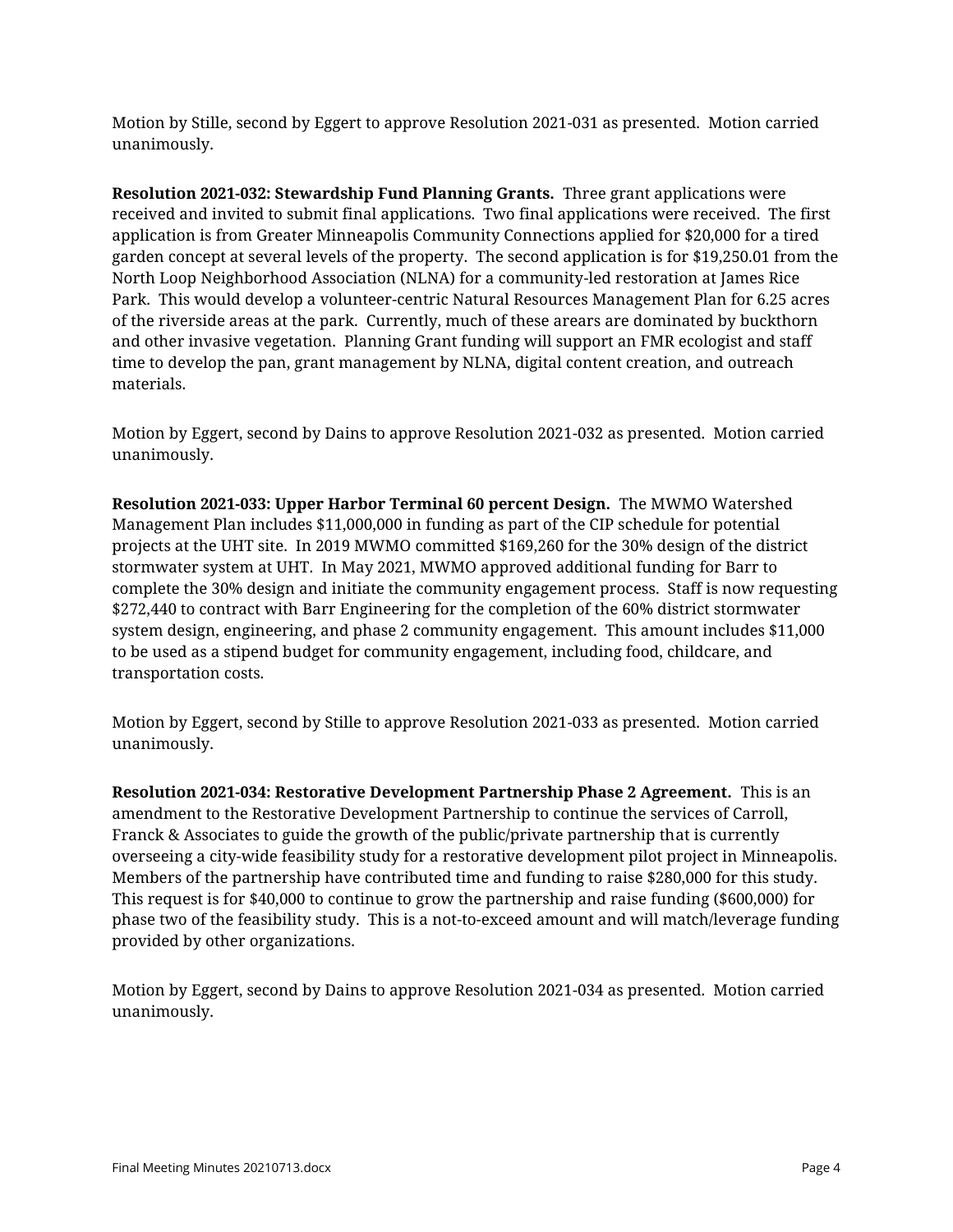# **Open Public Input**

None.

#### **Board Updates and Announcements**

The next meeting is scheduled for September 14, 2021. The meeting will be held in-person at MWMO barring any new emergency orders.

# **Adjourn**

There being no further business, the meeting was adjourned at 4:21 p.m.

Respectfully submitted,

Amy Juntunen, Recording Secretary